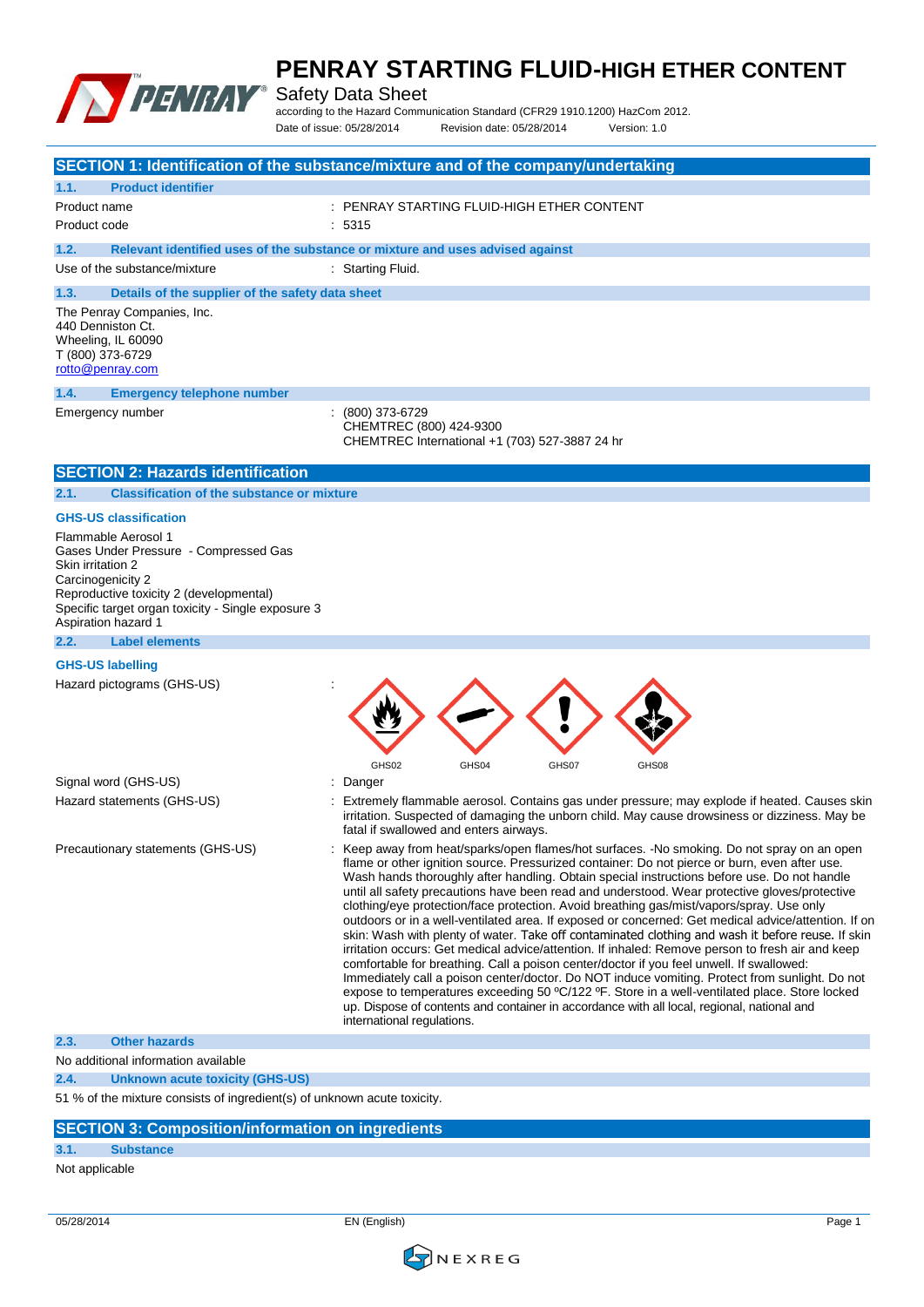Safety Data Sheet

according to the Hazard Communication Standard (CFR29 1910.1200) HazCom 2012.

| 3.2.<br><b>Mixture</b>               |                           |               |                                                                                                          |
|--------------------------------------|---------------------------|---------------|----------------------------------------------------------------------------------------------------------|
| <b>Name</b>                          | <b>Product identifier</b> | $\frac{9}{6}$ | <b>GHS-US classification</b>                                                                             |
| Heptane, branched, cyclic and linear | (CAS No) 426260-76-6      | $40 - 70$     | Flam. Lig. 2<br>Skin Irrit. 2<br>STOT SE 3<br>Asp. Tox. 1                                                |
| Ethyl ether                          | (CAS No) 60-29-7          | $30 - 60$     | Flam. Lig. 1<br>Acute Tox. 4 (Oral)<br>STOT SE 3                                                         |
| Carbon dioxide                       | (CAS No) 124-38-9         | $3 - 7$       | Compressed gas                                                                                           |
| Ethyl alcohol                        | (CAS No) 64-17-5          | $1 - 5$       | Flam. Liq. 2<br>Eye Irrit. 2A                                                                            |
| n-Heptane                            | (CAS No) 142-82-5         | $0.5 - 2.5$   | Flam. Lig. 2<br>Skin Irrit. 2<br>STOT SE 3                                                               |
| Ethyl chloride                       | (CAS No) 75-00-3          | $0.1 - 1$     | Flam. Gas 1<br>Liquefied gas<br>Carc. 2                                                                  |
| Toluene                              | (CAS No) 108-88-3         | $0.1 - 1$     | Flam. Lig. 2<br>Acute Tox. 4 (Oral)<br>Skin Irrit. 2<br>Repr. 2<br>STOT SE 3<br>STOT RE 2<br>Asp. Tox. 1 |

The exact percentage (concentration) of composition has been withheld as a trade secret in accordance with paragraph (i) of §1910.1200.

| <b>SECTION 4: First aid measures</b>                                |                                                                                                                                                                                                 |
|---------------------------------------------------------------------|-------------------------------------------------------------------------------------------------------------------------------------------------------------------------------------------------|
| <b>Description of first aid measures</b><br>4.1.                    |                                                                                                                                                                                                 |
| First-aid measures after inhalation                                 | : If inhaled, remove to fresh air. If not breathing, give artificial respiration. If breathing is difficult,<br>give oxygen. Get medical advice/attention if you feel unwell.                   |
| First-aid measures after skin contact                               | : In case of contact, immediately flush skin with plenty of water. Remove contaminated clothing<br>and shoes. Wash clothing before reuse. Call a physician if irritation develops and persists. |
| First-aid measures after eye contact                                | : In case of contact, immediately flush eyes with plenty of water. Remove contact lenses, if worn. If<br>irritation persists, get medical attention.                                            |
| First-aid measures after ingestion                                  | : If swallowed, do NOT induce vomiting unless directed to do so by medical personnel. Never give<br>anything by mouth to an unconscious person. Get immediate medical advice/attention.         |
| 4.2.<br>Most important symptoms and effects, both acute and delayed |                                                                                                                                                                                                 |
| Symptoms/injuries after inhalation                                  | : May cause drowsiness, dizziness and central nervous system depression. May cause respiratory<br>tract irritation.                                                                             |
| Symptoms/injuries after skin contact                                | : Causes skin irritation. Symptoms may include redness, edema, drying, defatting and cracking of<br>the skin.                                                                                   |
| Symptoms/injuries after eye contact                                 | : May cause eye irritation. Symptoms may include discomfort or pain, excess blinking and tear<br>production, with possible redness and swelling.                                                |
| Symptoms/injuries after ingestion                                   | : May be fatal if swallowed and enters airways. This product may be aspirated into the lungs and<br>cause chemical pneumonitis. May cause stomach distress, nausea or vomiting.                 |

**4.3. Indication of any immediate medical attention and special treatment needed**

Symptoms may not appear immediately. In case of accident or if you feel unwell, seek medical advice immediately (show the label or SDS where possible).

|             | <b>SECTION 5: Firefighting measures</b>               |                                                                                                                                                                                                                                                                                            |
|-------------|-------------------------------------------------------|--------------------------------------------------------------------------------------------------------------------------------------------------------------------------------------------------------------------------------------------------------------------------------------------|
| 5.1.        | <b>Extinguishing media</b>                            |                                                                                                                                                                                                                                                                                            |
|             | Suitable extinguishing media                          | : Powder, water spray, foam, carbon dioxide.                                                                                                                                                                                                                                               |
|             | Unsuitable extinguishing media                        | : Do not use a heavy water stream.                                                                                                                                                                                                                                                         |
| 5.2.        | Special hazards arising from the substance or mixture |                                                                                                                                                                                                                                                                                            |
| Fire hazard |                                                       | : Extremely flammable aerosol. Products of combustion may include, and are not limited to: oxides<br>of carbon.                                                                                                                                                                            |
|             | <b>Explosion hazard</b>                               | : Heat may build pressure, rupturing closed containers, spreading fire and increasing risk of burns<br>and injuries.                                                                                                                                                                       |
| 5.3.        | <b>Advice for firefighters</b>                        |                                                                                                                                                                                                                                                                                            |
|             | Protection during firefighting                        | : Keep upwind of fire. Wear full fire fighting turn-out gear (full Bunker gear) and respiratory<br>protection (SCBA). Vapors may be heavier than air and may travel along the ground to a distant<br>ignition source and flash back. Use water spray to keep fire-exposed containers cool. |

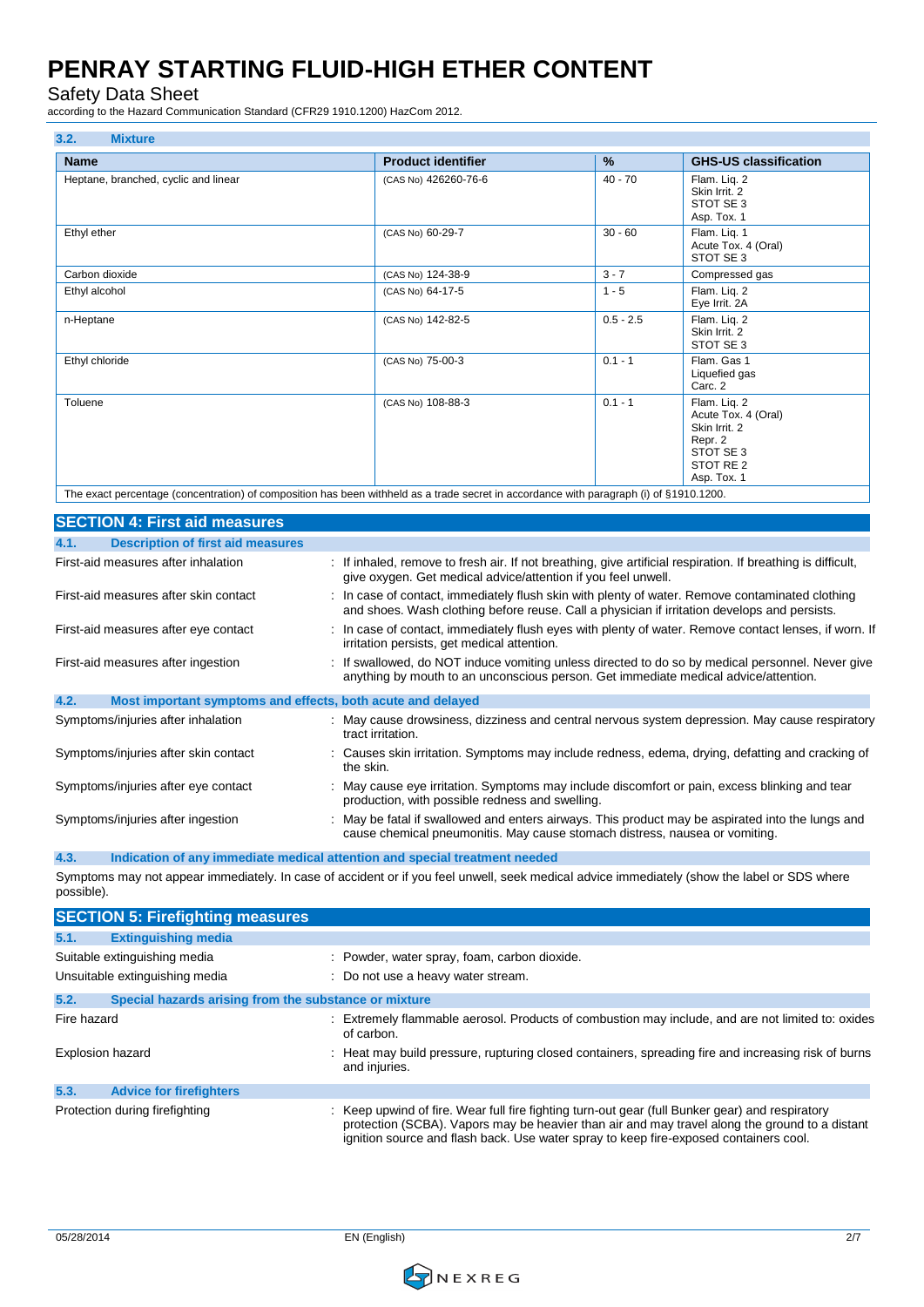Safety Data Sheet

according to the Hazard Communication Standard (CFR29 1910.1200) HazCom 2012.

| <b>SECTION 6: Accidental release measures</b>                        |                                     |                                                                                                                                                                                                                                                                                                                                                                    |                                                                                                                                                                                                 |  |
|----------------------------------------------------------------------|-------------------------------------|--------------------------------------------------------------------------------------------------------------------------------------------------------------------------------------------------------------------------------------------------------------------------------------------------------------------------------------------------------------------|-------------------------------------------------------------------------------------------------------------------------------------------------------------------------------------------------|--|
| 6.1.                                                                 |                                     | Personal precautions, protective equipment and emergency procedures                                                                                                                                                                                                                                                                                                |                                                                                                                                                                                                 |  |
| General measures                                                     |                                     | : Use personal protection recommended in Section 8. Isolate the hazard area and deny entry to<br>unnecessary and unprotected personnel. Eliminate sources of ignition.                                                                                                                                                                                             |                                                                                                                                                                                                 |  |
| 6.2.<br>Methods and material for containment and cleaning up         |                                     |                                                                                                                                                                                                                                                                                                                                                                    |                                                                                                                                                                                                 |  |
| For containment                                                      |                                     | : Contain and/or absorb spill with inert material (e.g. sand, vermiculite), then place in a suitable<br>container. Do not flush to sewer or allow to enter waterways. Use appropriate Personal<br>Protective Equipment (PPE).                                                                                                                                      |                                                                                                                                                                                                 |  |
| Methods for cleaning up                                              |                                     | : Scoop up material and place in a disposal container. Provide ventilation.                                                                                                                                                                                                                                                                                        |                                                                                                                                                                                                 |  |
| <b>Reference to other sections</b><br>6.3.                           |                                     |                                                                                                                                                                                                                                                                                                                                                                    |                                                                                                                                                                                                 |  |
|                                                                      |                                     | See section 8 for further information on protective clothing and equipment and section 13 for advice on waste disposal.                                                                                                                                                                                                                                            |                                                                                                                                                                                                 |  |
| <b>SECTION 7: Handling and storage</b>                               |                                     |                                                                                                                                                                                                                                                                                                                                                                    |                                                                                                                                                                                                 |  |
| <b>Precautions for safe handling</b><br>7.1.                         |                                     |                                                                                                                                                                                                                                                                                                                                                                    |                                                                                                                                                                                                 |  |
| Precautions for safe handling                                        |                                     | : Keep away from sources of ignition. - No smoking. Do not spray on an open flame or other<br>ignition source. Pressurized container: Do not pierce or burn, even after use. Avoid contact with<br>skin and eyes. Do not swallow. Avoid breathing gas/mist/vapors/spray. When using do not eat,<br>drink or smoke. Use only outdoors or in a well-ventilated area. |                                                                                                                                                                                                 |  |
| Hygiene measures                                                     |                                     |                                                                                                                                                                                                                                                                                                                                                                    | Launder contaminated clothing before reuse. Wash hands before eating, drinking, or smoking.                                                                                                     |  |
| 7.2.<br>Conditions for safe storage, including any incompatibilities |                                     |                                                                                                                                                                                                                                                                                                                                                                    |                                                                                                                                                                                                 |  |
| Storage conditions                                                   |                                     |                                                                                                                                                                                                                                                                                                                                                                    | : Keep locked up and out of reach of children. Do not expose to temperatures exceeding 50°C/<br>122°F. Store away from direct sunlight or other heat sources. Store in a well-ventilated place. |  |
| <b>Specific end use(s)</b><br>7.3.                                   |                                     |                                                                                                                                                                                                                                                                                                                                                                    |                                                                                                                                                                                                 |  |
| Not available.                                                       |                                     |                                                                                                                                                                                                                                                                                                                                                                    |                                                                                                                                                                                                 |  |
| <b>SECTION 8: Exposure controls/personal protection</b>              |                                     |                                                                                                                                                                                                                                                                                                                                                                    |                                                                                                                                                                                                 |  |
| 8.1.<br><b>Control parameters</b>                                    |                                     |                                                                                                                                                                                                                                                                                                                                                                    |                                                                                                                                                                                                 |  |
| Heptane, branched, cyclic and linear (426260-76-6)                   |                                     |                                                                                                                                                                                                                                                                                                                                                                    |                                                                                                                                                                                                 |  |
| <b>USA ACGIH</b>                                                     | <b>ACGIH TWA</b>                    |                                                                                                                                                                                                                                                                                                                                                                    | Not applicable.                                                                                                                                                                                 |  |
| USA OSHA                                                             | OSHA PEL (TWA)                      |                                                                                                                                                                                                                                                                                                                                                                    | Not applicable.                                                                                                                                                                                 |  |
|                                                                      |                                     |                                                                                                                                                                                                                                                                                                                                                                    |                                                                                                                                                                                                 |  |
| <b>Ethyl ether (60-29-7)</b>                                         |                                     |                                                                                                                                                                                                                                                                                                                                                                    |                                                                                                                                                                                                 |  |
| <b>USA ACGIH</b>                                                     | ACGIH TWA (ppm)                     |                                                                                                                                                                                                                                                                                                                                                                    | 400 ppm                                                                                                                                                                                         |  |
| <b>USA ACGIH</b>                                                     | ACGIH STEL (ppm)                    |                                                                                                                                                                                                                                                                                                                                                                    | 500 ppm                                                                                                                                                                                         |  |
| <b>USA OSHA</b>                                                      | OSHA PEL (TWA) (mg/m <sup>3</sup> ) |                                                                                                                                                                                                                                                                                                                                                                    | 1200 mg/m <sup>3</sup>                                                                                                                                                                          |  |
| <b>USA OSHA</b>                                                      | OSHA PEL (TWA) (ppm)                |                                                                                                                                                                                                                                                                                                                                                                    | 400 ppm                                                                                                                                                                                         |  |
| Carbon dioxide (124-38-9)                                            |                                     |                                                                                                                                                                                                                                                                                                                                                                    |                                                                                                                                                                                                 |  |
| <b>USA ACGIH</b>                                                     | ACGIH TWA (ppm)                     |                                                                                                                                                                                                                                                                                                                                                                    | 5000 ppm                                                                                                                                                                                        |  |
| <b>USA ACGIH</b>                                                     | ACGIH STEL (ppm)                    |                                                                                                                                                                                                                                                                                                                                                                    | 30000 ppm                                                                                                                                                                                       |  |
| USA OSHA                                                             | OSHA PEL (TWA) (mg/m <sup>3</sup> ) |                                                                                                                                                                                                                                                                                                                                                                    | 9000 mg/m <sup>3</sup>                                                                                                                                                                          |  |
| USA OSHA                                                             | OSHA PEL (TWA) (ppm)                |                                                                                                                                                                                                                                                                                                                                                                    | 5000 ppm                                                                                                                                                                                        |  |
|                                                                      |                                     |                                                                                                                                                                                                                                                                                                                                                                    |                                                                                                                                                                                                 |  |
| Ethyl alcohol (64-17-5)                                              |                                     |                                                                                                                                                                                                                                                                                                                                                                    |                                                                                                                                                                                                 |  |
| <b>USA ACGIH</b>                                                     | ACGIH STEL (ppm)                    |                                                                                                                                                                                                                                                                                                                                                                    | 1000 ppm                                                                                                                                                                                        |  |
| USA OSHA                                                             | OSHA PEL (TWA) (mg/m <sup>3</sup> ) |                                                                                                                                                                                                                                                                                                                                                                    | 1900 mg/m <sup>3</sup>                                                                                                                                                                          |  |
| <b>USA OSHA</b>                                                      | OSHA PEL (TWA) (ppm)                |                                                                                                                                                                                                                                                                                                                                                                    | 1000 ppm                                                                                                                                                                                        |  |
| n-Heptane (142-82-5)                                                 |                                     |                                                                                                                                                                                                                                                                                                                                                                    |                                                                                                                                                                                                 |  |
| <b>USA ACGIH</b>                                                     | ACGIH TWA (ppm)                     |                                                                                                                                                                                                                                                                                                                                                                    | 400 ppm                                                                                                                                                                                         |  |
| <b>USA ACGIH</b>                                                     | ACGIH STEL (ppm)                    |                                                                                                                                                                                                                                                                                                                                                                    | 500 ppm                                                                                                                                                                                         |  |
| USA OSHA                                                             | OSHA PEL (TWA) (mg/m <sup>3</sup> ) |                                                                                                                                                                                                                                                                                                                                                                    | 2000 mg/m <sup>3</sup>                                                                                                                                                                          |  |
| USA OSHA                                                             | OSHA PEL (TWA) (ppm)                |                                                                                                                                                                                                                                                                                                                                                                    | 500 ppm                                                                                                                                                                                         |  |
|                                                                      |                                     |                                                                                                                                                                                                                                                                                                                                                                    |                                                                                                                                                                                                 |  |
| Ethyl chloride (75-00-3)                                             |                                     |                                                                                                                                                                                                                                                                                                                                                                    |                                                                                                                                                                                                 |  |
| <b>USA ACGIH</b>                                                     | ACGIH TWA (ppm)                     |                                                                                                                                                                                                                                                                                                                                                                    | 100 ppm                                                                                                                                                                                         |  |

05/28/2014 EN (English) 3/7

USA OSHA **DEL (TWA)** (mg/m<sup>3</sup>) 2600 mg/m<sup>3</sup>

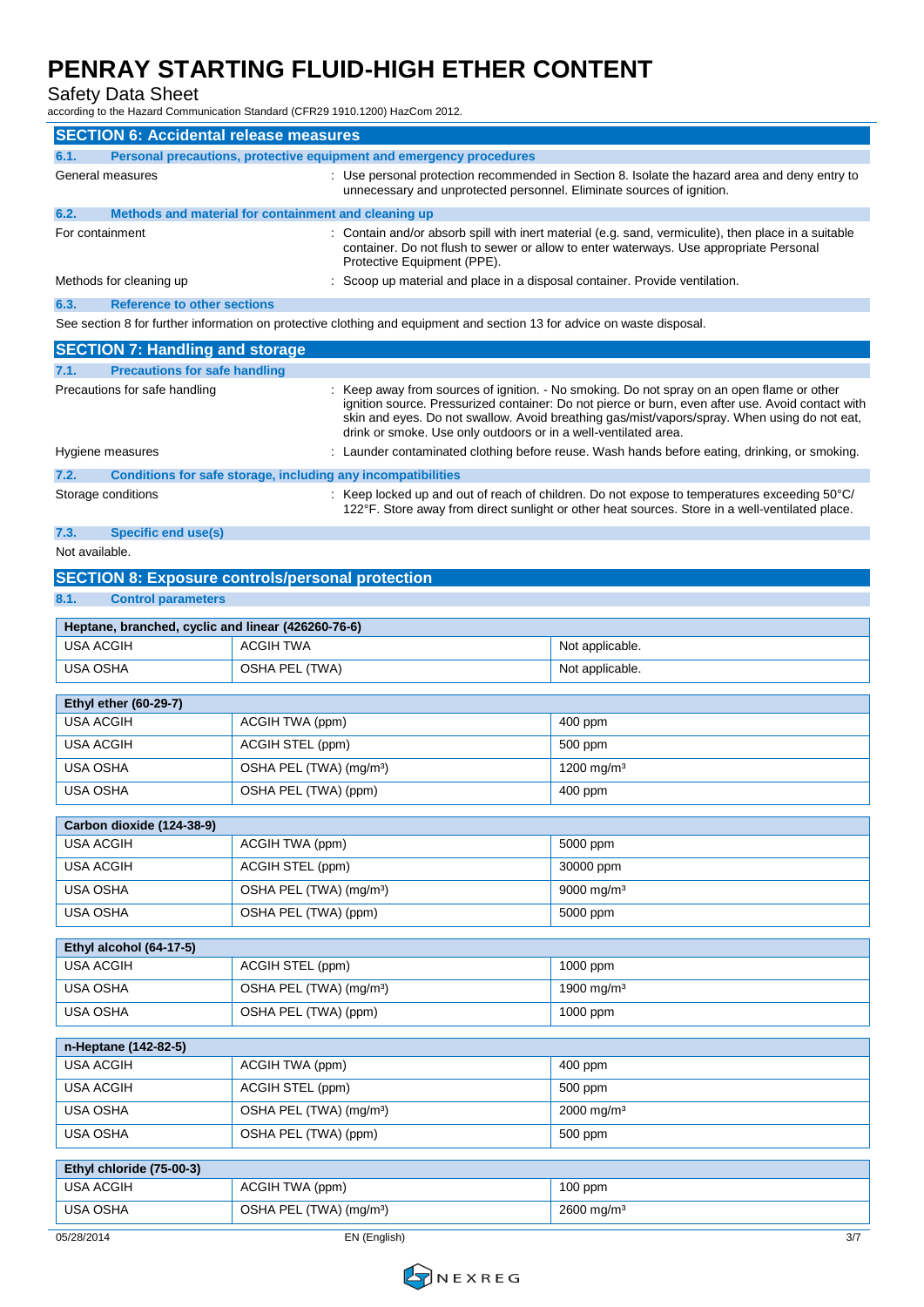### Safety Data Sheet

according to the Hazard Communication Standard (CFR29 1910.1200) HazCom 2012.

| Ethyl chloride (75-00-3)         |                          |                                                                                                                                                                                                                                                                                                 |                                                                                                                                                                                                       |  |
|----------------------------------|--------------------------|-------------------------------------------------------------------------------------------------------------------------------------------------------------------------------------------------------------------------------------------------------------------------------------------------|-------------------------------------------------------------------------------------------------------------------------------------------------------------------------------------------------------|--|
| <b>USA OSHA</b>                  | OSHA PEL (TWA) (ppm)     |                                                                                                                                                                                                                                                                                                 | 1000 ppm                                                                                                                                                                                              |  |
|                                  |                          |                                                                                                                                                                                                                                                                                                 |                                                                                                                                                                                                       |  |
| Toluene (108-88-3)               |                          |                                                                                                                                                                                                                                                                                                 |                                                                                                                                                                                                       |  |
| <b>USA ACGIH</b>                 | ACGIH TWA (ppm)          |                                                                                                                                                                                                                                                                                                 | 20 ppm                                                                                                                                                                                                |  |
| <b>USA OSHA</b>                  | OSHA PEL (TWA) (ppm)     |                                                                                                                                                                                                                                                                                                 | $200$ ppm                                                                                                                                                                                             |  |
| <b>USA OSHA</b>                  | OSHA PEL (Ceiling) (ppm) |                                                                                                                                                                                                                                                                                                 | 300 ppm                                                                                                                                                                                               |  |
| 8.2.<br><b>Exposure controls</b> |                          |                                                                                                                                                                                                                                                                                                 |                                                                                                                                                                                                       |  |
| Appropriate engineering controls |                          | recommended exposure limits.                                                                                                                                                                                                                                                                    | : Use ventilation adequate to keep exposures (airborne levels of dust, fume, vapor, etc.) below                                                                                                       |  |
| Personal protective equipment    |                          | : Avoid all unnecessary exposure.                                                                                                                                                                                                                                                               |                                                                                                                                                                                                       |  |
| Hand protection                  |                          | : Wear chemically resistant protective gloves.                                                                                                                                                                                                                                                  |                                                                                                                                                                                                       |  |
| Eye protection                   |                          | : Safety glasses or goggles are recommended when using product.                                                                                                                                                                                                                                 |                                                                                                                                                                                                       |  |
| Skin and body protection         |                          | : Wear suitable protective clothing.                                                                                                                                                                                                                                                            |                                                                                                                                                                                                       |  |
| Respiratory protection           |                          | A NIOSH approved respirator is recommended in poorly ventilated areas or when permissible<br>exposure limits may be exceeded. Respirator selection must be based on known or anticipated<br>exposure levels, the hazards of the product and the safe working limits of the selected respirator. |                                                                                                                                                                                                       |  |
| Environmental exposure controls  |                          | Maintain levels below Community environmental protection thresholds.                                                                                                                                                                                                                            |                                                                                                                                                                                                       |  |
| Other information                |                          |                                                                                                                                                                                                                                                                                                 | Do not eat, smoke or drink where material is handled, processed or stored. Wash hands carefully<br>before eating or smoking. Handle according to established industrial hygiene and safety practices. |  |

| <b>SECTION 9: Physical and chemical properties</b>            |                           |
|---------------------------------------------------------------|---------------------------|
| Information on basic physical and chemical properties<br>9.1. |                           |
| Physical state                                                | : Gas/Pressurized Liquid. |
| Appearance                                                    | Clear.                    |
| Colour                                                        | Colourless.               |
| Odour                                                         | : Solvent.                |
| Odour threshold                                               | No data available.        |
| рH                                                            | No data available.        |
| Relative evaporation rate (butylacetate=1)                    | : No data available.      |
| Melting point                                                 | No data available.        |
| Freezing point                                                | No data available.        |
| Boiling point                                                 | : No data available.      |
| Flash point                                                   | No data available.        |
| Self ignition temperature                                     | No data available.        |
| Decomposition temperature                                     | : No data available.      |
| Flammability (solid, gas)                                     | Flammable.                |
| Vapour pressure                                               | : No data available.      |
| Relative vapour density at 20 °C                              | : No data available.      |
| Relative density                                              | No data available.        |
| Solubility                                                    | No data available.        |
| Log Pow                                                       | : No data available.      |
| Log Kow                                                       | No data available.        |
| Viscosity, kinematic                                          | No data available.        |
| Viscosity, dynamic                                            | No data available.        |
| Explosive properties                                          | No data available.        |
| Oxidising properties                                          | : No data available.      |
| <b>Explosive limits</b>                                       | : No data available.      |
| 9.2.<br><b>Other information</b>                              |                           |

No additional information available

|       | <b>SECTION 10: Stability and reactivity</b>                 |
|-------|-------------------------------------------------------------|
| 10.1. | <b>Reactivity</b>                                           |
|       | No dangerous reaction known under conditions of normal use. |

### **10.2. Chemical stability**

Stable under normal storage conditions. Extremely flammable aerosol. Contents under pressure. Container may explode if heated. Do not puncture. Do not burn.

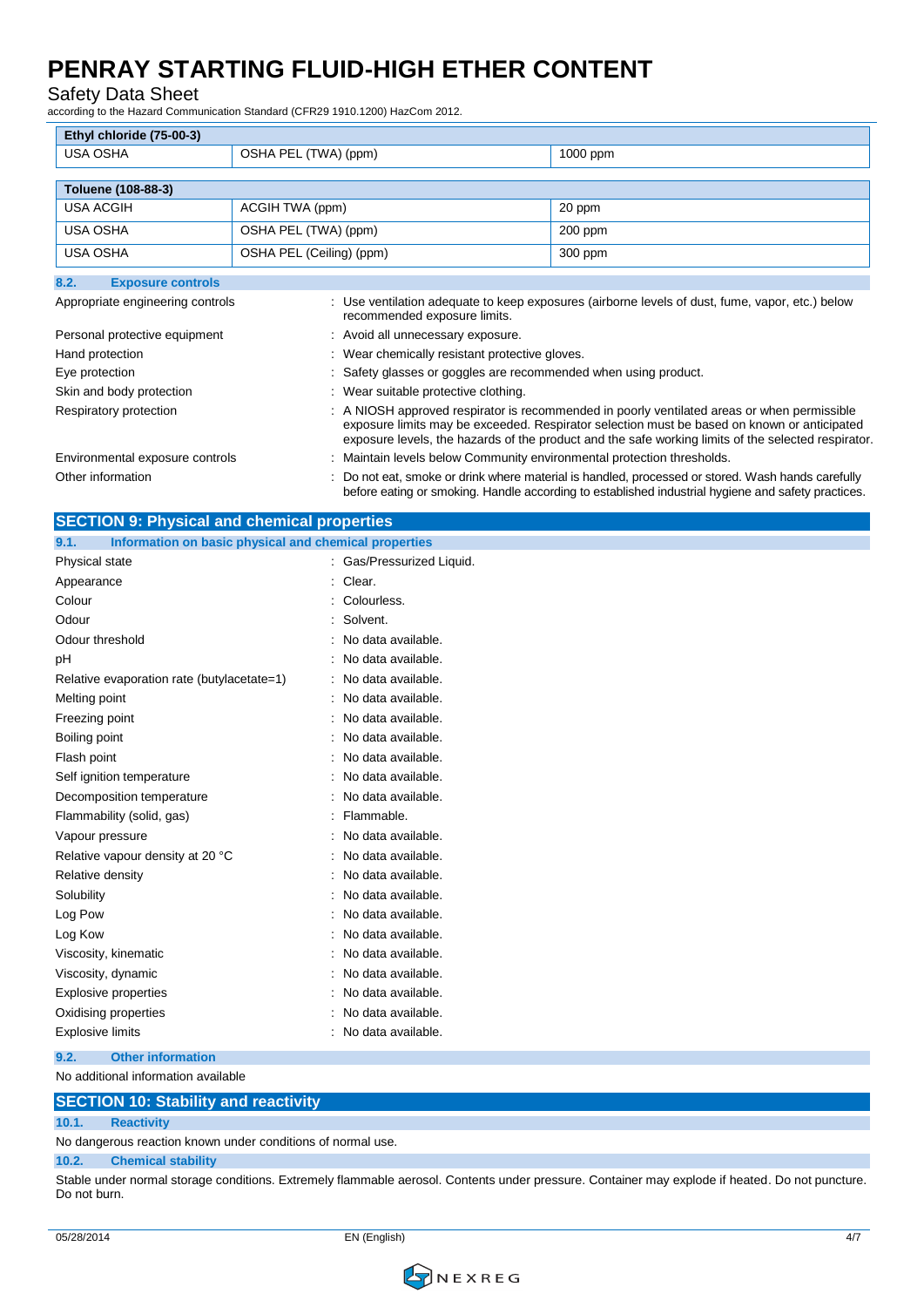#### Safety Data Sheet

according to the Hazard Communication Standard (CFR29 1910.1200) HazCom 2012.

| 10.3.<br><b>Possibility of hazardous reactions</b>                                         |                                                                                                                                                |  |  |
|--------------------------------------------------------------------------------------------|------------------------------------------------------------------------------------------------------------------------------------------------|--|--|
| No dangerous reaction known under conditions of normal use.                                |                                                                                                                                                |  |  |
| 10.4.<br><b>Conditions to avoid</b>                                                        |                                                                                                                                                |  |  |
| Heat. Incompatible materials. Sources of ignition. Air contact. Direct sunlight. Moisture. |                                                                                                                                                |  |  |
| 10.5.<br><b>Incompatible materials</b>                                                     |                                                                                                                                                |  |  |
| Acids. Chlorine. Oxidizers. Reducing agents.                                               |                                                                                                                                                |  |  |
| 10.6.<br><b>Hazardous decomposition products</b>                                           |                                                                                                                                                |  |  |
| May include, and are not limited to: oxides of carbon.                                     |                                                                                                                                                |  |  |
| <b>SECTION 11: Toxicological information</b>                                               |                                                                                                                                                |  |  |
| 11.1.<br><b>Information on toxicological effects</b>                                       |                                                                                                                                                |  |  |
| Acute toxicity                                                                             | : Not classified                                                                                                                               |  |  |
| 5315                                                                                       |                                                                                                                                                |  |  |
| LD50 oral rat                                                                              | > 2000 mg/kg                                                                                                                                   |  |  |
| LD50 dermal rabbit                                                                         | > 2000 mg/kg                                                                                                                                   |  |  |
| LC50 inhalation rat (mg/l)                                                                 | $> 5$ mg/l/4h                                                                                                                                  |  |  |
|                                                                                            |                                                                                                                                                |  |  |
| <b>Ethyl ether (60-29-7)</b>                                                               |                                                                                                                                                |  |  |
| LD50 oral rat                                                                              | 1215 mg/kg                                                                                                                                     |  |  |
| LD50 dermal rabbit                                                                         | >20 mL/kg                                                                                                                                      |  |  |
| Ethyl alcohol (64-17-5)                                                                    |                                                                                                                                                |  |  |
| LD50 oral rat                                                                              | 7060 mg/kg                                                                                                                                     |  |  |
| LC50 inhalation rat (mg/l)                                                                 | 124.7 mg/l/4h                                                                                                                                  |  |  |
| n-Heptane (142-82-5)                                                                       |                                                                                                                                                |  |  |
| LD50 dermal rabbit                                                                         | 3000 mg/kg                                                                                                                                     |  |  |
| LC50 inhalation rat (mg/l)                                                                 | 103 g/m <sup>3</sup> /4h                                                                                                                       |  |  |
|                                                                                            |                                                                                                                                                |  |  |
| Ethyl chloride (75-00-3)                                                                   |                                                                                                                                                |  |  |
| LC50 inhalation rat (mg/l)                                                                 | 152 g/m <sup>3</sup> /2h                                                                                                                       |  |  |
| Toluene (108-88-3)                                                                         |                                                                                                                                                |  |  |
| LD50 oral rat                                                                              | > 5000 mg/kg                                                                                                                                   |  |  |
| LD50 dermal rat                                                                            | 12124 mg/kg                                                                                                                                    |  |  |
| LD50 dermal rabbit                                                                         | 8390 mg/kg                                                                                                                                     |  |  |
| LC50 inhalation rat (mg/l)                                                                 | 28.1 mg/l/4h                                                                                                                                   |  |  |
| Skin corrosion/irritation                                                                  | Causes skin irritation.                                                                                                                        |  |  |
| Serious eye damage/irritation                                                              | Based on available data, the classification criteria are not met.                                                                              |  |  |
| Respiratory or skin sensitisation                                                          | Based on available data, the classification criteria are not met.                                                                              |  |  |
| Germ cell mutagenicity                                                                     | Based on available data, the classification criteria are not met.                                                                              |  |  |
| Carcinogenicity                                                                            | Suspected of causing cancer.                                                                                                                   |  |  |
|                                                                                            |                                                                                                                                                |  |  |
| Ethyl alcohol (64-17-5)                                                                    |                                                                                                                                                |  |  |
| IARC group                                                                                 | 1 (in alcoholic beverages)                                                                                                                     |  |  |
| Ethyl chloride (75-00-3)                                                                   |                                                                                                                                                |  |  |
| IARC group                                                                                 | 3                                                                                                                                              |  |  |
| National Toxicity Program (NTP) Status                                                     | 1                                                                                                                                              |  |  |
| Toluene (108-88-3)                                                                         |                                                                                                                                                |  |  |
| IARC group                                                                                 | 3                                                                                                                                              |  |  |
|                                                                                            |                                                                                                                                                |  |  |
| Reproductive toxicity                                                                      | Suspected of damaging the unborn child.                                                                                                        |  |  |
| Specific target organ toxicity (single exposure)                                           | May cause drowsiness or dizziness.                                                                                                             |  |  |
| Specific target organ toxicity (repeated<br>exposure)                                      | Based on available data, the classification criteria are not met.                                                                              |  |  |
| Aspiration hazard                                                                          | : May be fatal if swallowed and enters airways.                                                                                                |  |  |
| Symptoms/injuries after inhalation                                                         | May cause drowsiness, dizziness and central nervous system depression. May cause respiratory<br>tract irritation.                              |  |  |
| Symptoms/injuries after skin contact                                                       | Causes skin irritation. Symptoms may include redness, edema, drying, defatting and cracking of<br>the skin.                                    |  |  |
| Symptoms/injuries after eye contact                                                        | May cause eye irritation. Symptoms may include discomfort or pain, excess blinking and tear<br>production, with possible redness and swelling. |  |  |
|                                                                                            |                                                                                                                                                |  |  |

05/28/2014 EN (English) 5/7

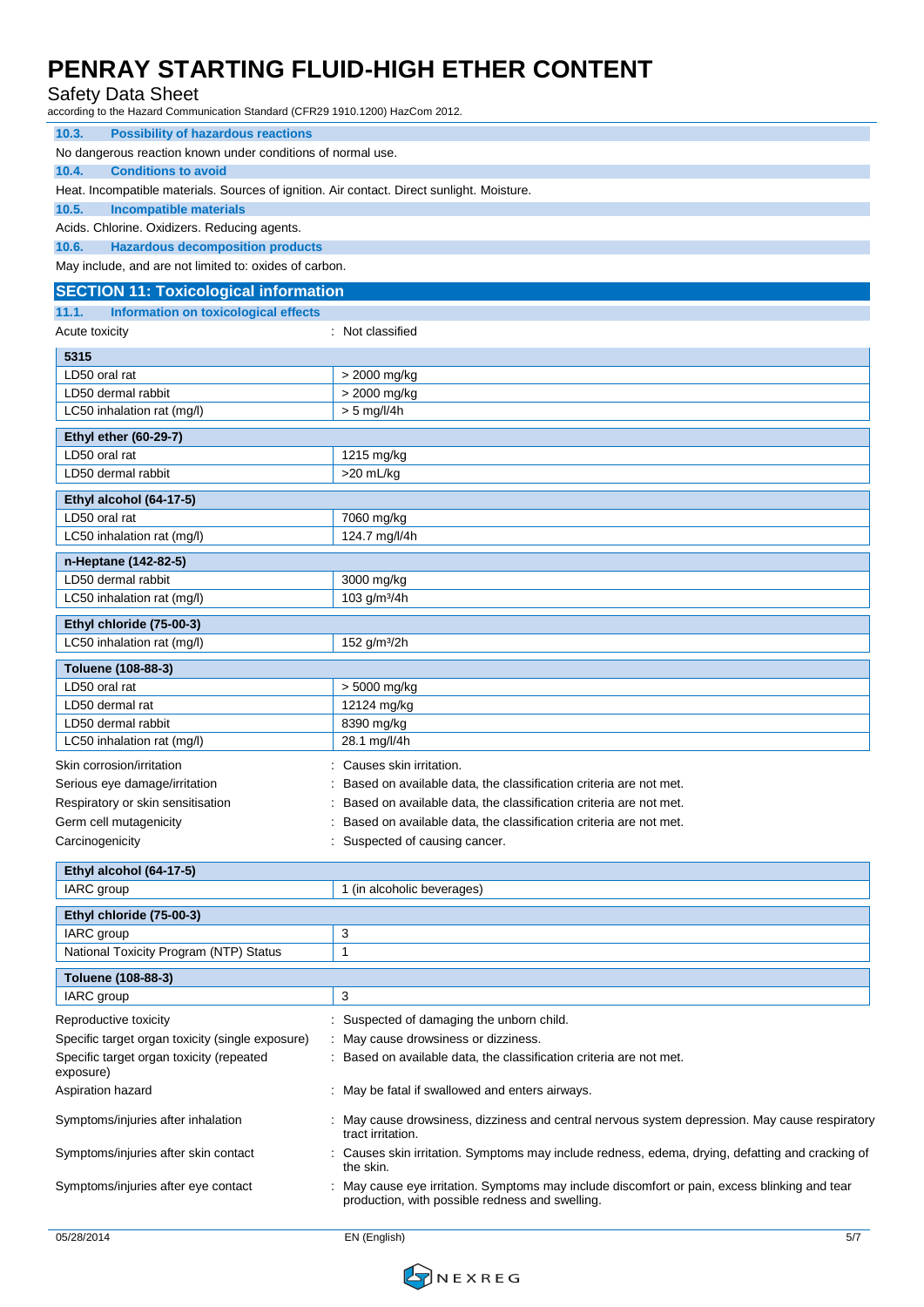Safety Data Sheet

according to the Hazard Communication Standard (CFR29 1910.1200) HazCom 2012.

Symptoms/injuries after ingestion : May be fatal if swallowed and enters airways. This product may be aspirated into the lungs and cause chemical pneumonitis. May cause stomach distress, nausea or vomiting.

| <b>SECTION 12: Ecological information</b>                                                                                       |                                                                                                                                                                                            |
|---------------------------------------------------------------------------------------------------------------------------------|--------------------------------------------------------------------------------------------------------------------------------------------------------------------------------------------|
| <b>Toxicity</b><br>12.1.                                                                                                        |                                                                                                                                                                                            |
| Ecology - general                                                                                                               | : May cause long-term adverse effects in the aquatic environment.                                                                                                                          |
| <b>Persistence and degradability</b><br>12.2.                                                                                   |                                                                                                                                                                                            |
| 5315                                                                                                                            |                                                                                                                                                                                            |
| Persistence and degradability                                                                                                   | Not established.                                                                                                                                                                           |
| 12.3.<br><b>Bioaccumulative potential</b>                                                                                       |                                                                                                                                                                                            |
| 5315                                                                                                                            |                                                                                                                                                                                            |
| Bioaccumulative potential                                                                                                       | Not established.                                                                                                                                                                           |
| 12.4.<br><b>Mobility in soil</b>                                                                                                |                                                                                                                                                                                            |
| No additional information available                                                                                             |                                                                                                                                                                                            |
| <b>Other adverse effects</b><br>12.5.                                                                                           |                                                                                                                                                                                            |
| No additional information available                                                                                             |                                                                                                                                                                                            |
|                                                                                                                                 |                                                                                                                                                                                            |
| <b>SECTION 13: Disposal considerations</b>                                                                                      |                                                                                                                                                                                            |
| 13.1.<br><b>Waste treatment methods</b>                                                                                         |                                                                                                                                                                                            |
| Waste disposal recommendations                                                                                                  | : This material must be disposed of in accordance with all local, state, provincial, and federal<br>regulations. The generation of waste should be avoided or minimized wherever possible. |
| Additional information                                                                                                          | : Flammable vapours may accumulate in the container. Do not incinerate closed containers.                                                                                                  |
|                                                                                                                                 |                                                                                                                                                                                            |
| <b>SECTION 14: Transport information</b>                                                                                        |                                                                                                                                                                                            |
| In accordance with DOT                                                                                                          |                                                                                                                                                                                            |
| 14.1.<br><b>UN number</b>                                                                                                       |                                                                                                                                                                                            |
| UN-No.                                                                                                                          | : UN1950                                                                                                                                                                                   |
| 14.2.<br><b>UN proper shipping name</b>                                                                                         |                                                                                                                                                                                            |
| Proper Shipping Name                                                                                                            | : Aerosols flammable                                                                                                                                                                       |
| Department of Transportation Hazard Classes<br><b>Hazard labels</b>                                                             | $\therefore$ 2.1                                                                                                                                                                           |
|                                                                                                                                 |                                                                                                                                                                                            |
| <b>Additional information</b><br>14.3.                                                                                          |                                                                                                                                                                                            |
| Other information                                                                                                               | No supplementary information available.                                                                                                                                                    |
| Special transport precautions                                                                                                   | Do not handle until all safety precautions have been read and understood.                                                                                                                  |
|                                                                                                                                 |                                                                                                                                                                                            |
| <b>SECTION 15: Regulatory information</b>                                                                                       |                                                                                                                                                                                            |
| 15.1. US Federal regulations                                                                                                    |                                                                                                                                                                                            |
|                                                                                                                                 |                                                                                                                                                                                            |
| Heptane, branched, cyclic and linear (426260-76-6)<br>Listed on the United States TSCA (Toxic Substances Control Act) inventory |                                                                                                                                                                                            |
|                                                                                                                                 |                                                                                                                                                                                            |
| <b>Ethyl ether (60-29-7)</b>                                                                                                    |                                                                                                                                                                                            |
| Listed on the United States TSCA (Toxic Substances Control Act) inventory                                                       |                                                                                                                                                                                            |
| EPA TSCA Regulatory Flag                                                                                                        | T - T - indicates a substance that is the subject of a Section 4 test rule under TSCA.                                                                                                     |
| Carbon dioxide (124-38-9)                                                                                                       |                                                                                                                                                                                            |
| Listed on the United States TSCA (Toxic Substances Control Act) inventory                                                       |                                                                                                                                                                                            |
| Ethyl alcohol (64-17-5)                                                                                                         |                                                                                                                                                                                            |
| Listed on the United States TSCA (Toxic Substances Control Act) inventory                                                       |                                                                                                                                                                                            |
| n-Heptane (142-82-5)                                                                                                            |                                                                                                                                                                                            |
| Listed on the United States TSCA (Toxic Substances Control Act) inventory                                                       |                                                                                                                                                                                            |
| EPA TSCA Regulatory Flag                                                                                                        | T - T - indicates a substance that is the subject of a Section 4 test rule under TSCA.                                                                                                     |
| Ethyl chloride (75-00-3)                                                                                                        |                                                                                                                                                                                            |
| Listed on the United States TSCA (Toxic Substances Control Act) inventory                                                       |                                                                                                                                                                                            |
| Listed on SARA Section 313 (Specific toxic chemical listings)                                                                   |                                                                                                                                                                                            |